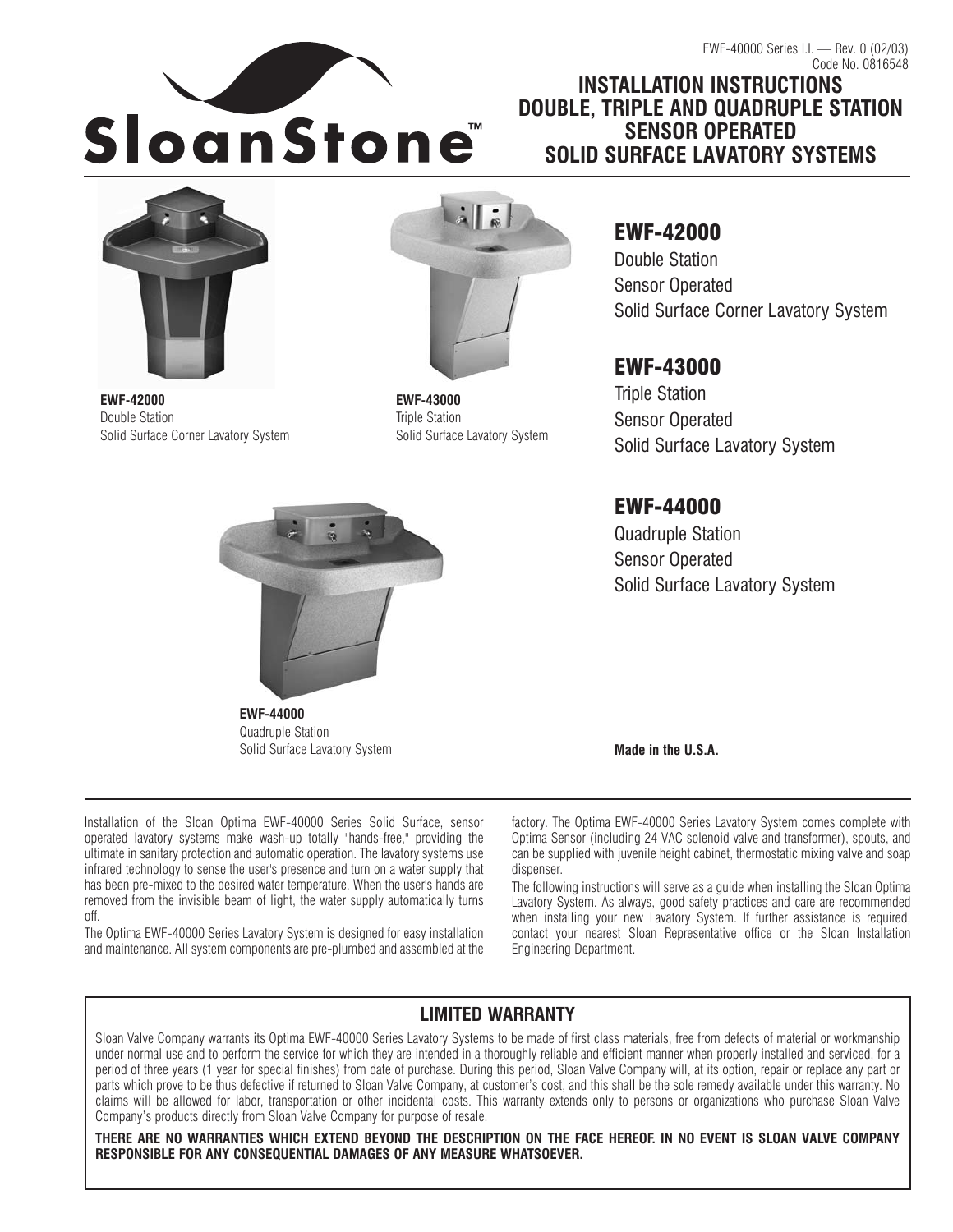# LAVATORY SYSTEM ROUGH-IN



| $(968$ mm)                                          |                   |  |  |  |
|-----------------------------------------------------|-------------------|--|--|--|
|                                                     | $\bullet$<br>စိ   |  |  |  |
| PEDESTAL                                            |                   |  |  |  |
| CENTERLINE OF<br><b>FIXTURE</b><br>(CORNER OF WALL) |                   |  |  |  |
|                                                     | 15"<br>$(381$ mm) |  |  |  |



Floor Mounted Cabinet











# Double Station Corner Lavatory System **MODEL EWF-42000 — 0.5 gpm (1.9 Lpm) Max. — Aerator**

**SINK WEIGHT (Empty) — 120 Lbs. (54 Kg)**



Triple Station Lavatory System **MODEL EWF-43000 — 0.5 gpm (1.9 Lpm) Max. — Aerator SINK WEIGHT (Empty) — 140 Lbs. (63 Kg)**





Quadruple Station Lavatory System **MODEL EWF-44000 — 0.5 gpm (1.9 Lpm) Max. — Aerator SINK WEIGHT (Empty) — 170 Lbs. (77 Kg)**



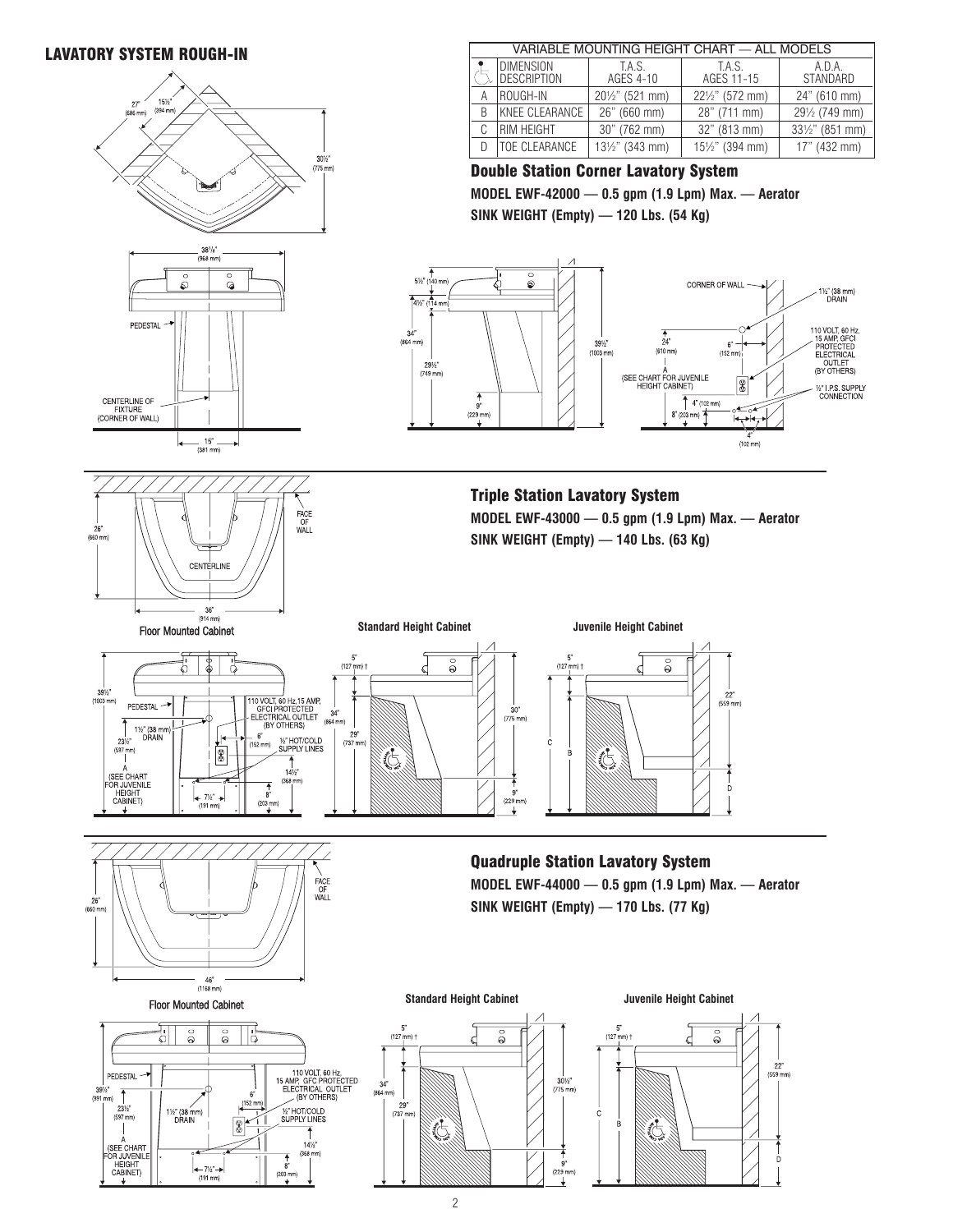#### PRIOR TO INSTALLATION

Prior to installing the Sloan Optima EWF-40000 Series Lavatory System, install the items listed below. Also, refer to the appropriate rough-in diagram on Page 2.

- Plug-In Transformer Install electrical receptacle(s) for plug-in transformer(s) — 120 VAC, 2 amp service for each ETF-233 (24 VAC, 35 VA) plug-in transformer used.
- Hot and cold water supply lines or tempered water supply line
- Drain line

#### *Important:*

- *ADEQUATE STRUCTURAL SUPPORT IN OR BEHIND THE WALL IS REQUIRED. REFER TO THE APPROPRIATE ROUGH-IN DIAGRAM ON PAGE 2 FOR DRY WEIGHT OF SINK. STRUCTURAL SUPPORT MUST HAVE A MINIMUM PULLOUT RATING OF 1000 POUNDS (450 Kg).*
- *ALL ELECTRICAL WIRING SHOULD BE INSTALLED IN ACCORDANCE WITH NATIONAL/LOCAL CODES AND REGULATIONS.*
- *ALL PLUMBING SHOULD BE INSTALLED IN ACCORDANCE WITH APPLICABLE CODES AND REGULATIONS.*
- *A 24 VAC STEP-DOWN TRANSFORMER MUST BE USED FOR HARDWIRE APPLICATIONS.*
- *DO NOT PLUG TRANSFORMER INTO POWER SOURCE (RECEPTACLE) UNTIL ALL WIRING IS COMPLETED. PERMANENT DAMAGE TO THE TRANSFORMER AND*

*CIRCUIT CONTROL MODULE WILL RESULT IF 24 VAC WIRES TOUCH EACH OTHER OR SHORT WHEN POWER SUPPLY IS ACTIVE.*

• *BEFORE CONNECTING FLEX HOSES TO SUPPLY STOPS, FLUSH ALL WATER LINES UNTIL WATER IS CLEAR.*

# TOOLS REQUIRED FOR INSTALLATION

- Electric drill for drilling anchor holes.
- Socket or open end wrench for installing anchoring fasteners.
- Open end wrench for connecting water lines.
- Pipe wrench for installing drain line.

### SINK LOCATION

Determine the appropriate wall location for the Lavatory System. Consider that hot and cold water supply lines, a drain line, and an electrical source (receptacle) will be required. Compare the physical dimensions of the Lavatory System to the space available for the installation. If wall is not load bearing, a carrier may be required behind the wall. Refer to the appropriate Rough-in diagram on Page 2 for Lavatory System dimensions. Prior to Lavatory System installation, electric wiring, plumbing supply and drain must be installed.

### INSTALLATION INSTRUCTIONS

#### Step 1 — Pedestal Mounting

- **A** Measure and mark the centerline of the Washfountain on the wall and floor. *Note: For off-the-floor units, mark a level horizontal line at 36½" above the finished floor for a rim height of 34".*
- **B** Place Back Panel against wall and align the three middle mounting holes with the centerline marked on wall. Back Panel must be level and plumb against the wall so that water in Basin will drain correctly once assembly is completed. *Note: For off-the-floor units, align top of pedestal with the horizontal line.*
- **D** Drill holes in wall at all mounting hole locations on the back panel.
- D Secure Pedestal to wall using bolts, washers and wall anchors that are suitable for your specific type of wall: drywall, concrete, metal studs, wood studs, etc. (Wall anchors supplied by installer.)
- **E** Once Pedestal is secured to the wall, locate the 2 (two) Rubber Grommets (supplied) and insert them into the 2 (two) 1¾" diameter holes located on top of Pedestal.

### Step 2 — Strainer Installation

- **A** Insert Drain Spud into Basin using plumbers putty (supplied by installer).
- **B** From beneath Basin, install the Washer and Locknut onto the Drain Spud and secure Locknut against Basin.
- Install Strainer using the 2 (two)  $#10-24 \times \frac{1}{2}$ " flat Phillips-head screws supplied. C



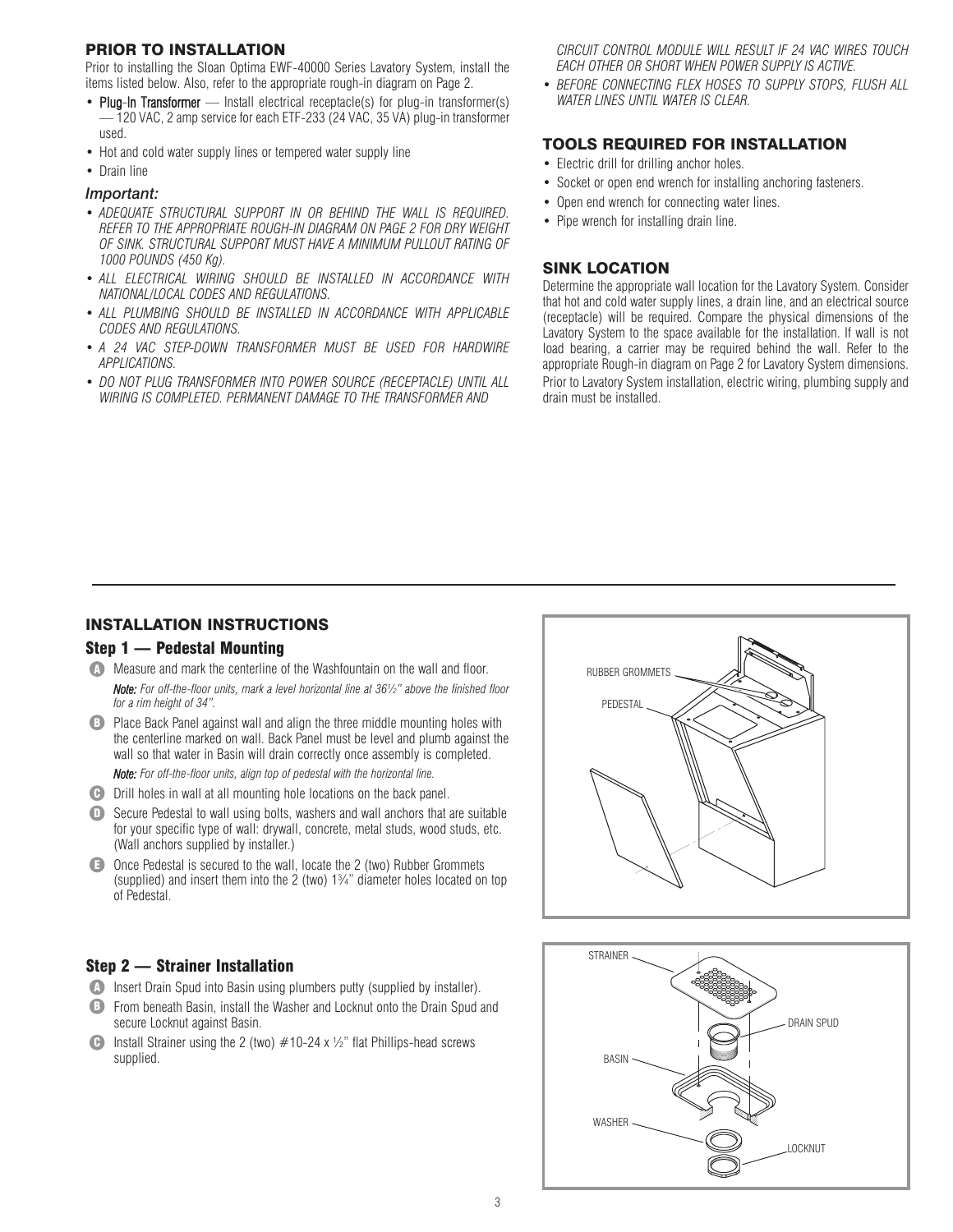# Step 3 — Head and Basin Assembly

- **A** With the help of an assistant, carefully lift Basin onto Pedestal.
- *Caution: Do not leave bowl on pedestal unsupported. It may fall and cause damage or personal injury.*
- **B** From beneath Basin, align the 4 (four) threaded brass inserts of Basin with the 2 (two) holes on Pedestal Top Plate and the 2 (two) holes on the Back Panel.
- G Secure with 4 (four)  $\frac{1}{4}$ -20 x  $\frac{1}{2}$  security screws (do not fully tighten screws).
- Locate the Basin Bracket, and slide Tinnerman nuts over the top 2 (two) holes. Find the tabs on the back of the Bracket. Slide tabs into the slots on the top of the Back Panel.  $\mathbf{O}$
- **E** Swing the Basin Bracket down so that it holds the Basin firmly in place. *(Note: The basin bracket is designed to fit tightly so that it pulls the basin firmly against the wall.)*
- **E** Using 2 (two) security screws, secure Basin Bracket in place. Tighten screws referred to in Step "C" (tighten back two screws first, then front two screws).
- **G** Locate the Actuator Housing Assembly and the 2 (two) remaining Rubber Grommets. Turn the Actuator Housing Assembly over and insert a Rubber Grommet into each of the 1¾" diameter holes.
- Turn the Actuator Housing Assembly back over and set it on top of the Basin. Position it so that the 2 (two) holes near the back of the Actuator Housing Assembly line up with the 2 (two) holes on top of the Basin Bracket. Using 2 (two)  $\frac{1}{4}$ -20 x  $\frac{1}{2}$ " security screws, secure in place (do not fully tighten screws).  $\bf G$
- **D** Locate the 4 (four) 6" Threaded Rods and 8 (eight)  $\frac{1}{4}$ -20 Wing Nuts.
- Thread one Wing Nut onto each Threaded Rod, just until the threads come through the other side.  $\bullet$
- Place 1 (one) Threaded Rod down through the large oblong Access Hole in the center of the Actuator Housing Assembly. Feed the Threaded Rod back up through one of the 4 (four) holes on the Pedestal Top Panel and through the corresponding hole in the Actuator Housing Assembly. Thread a Wing Nut onto the end of the Threaded Rod and tighten securely. Repeat the process for the other holes. Tighten the 2 (two) screws referred to in Step "H."  $\bullet$

# Step 4 — Sensor Connection

**A** Locate the group of colored wires tagged "upper" coming from the top of the Electrical Enclosure. Feed that group of wires up through the middle of the Basin and into the Actuator Housing Assembly through the Right Grommets.

*Note: Use wire tie mounts and wire ties to route and secure wiring. Wires are long enough to accommodate various routing paths. Longer wires may need to be bundled with wire ties so they do not come in contact with sharp corners.*

- B Plug like-colored wires into each Sensor; e.g., two red wires to one Sensor, two orange wires to another Sensor, etc. Like-colored wires can be connected to either connector of the same Sensor.
- **C** Locate the 3/8" x 4' colored Tubing Water Lines and run them up into the Actuator Housing Assembly through the Left Grommets. Match the color of Tubing and Wire for each station; e.g., Red Wires are connected to one Sensor, and the Red colored Tubing must be connected to that Sensor's Spray Head. Loosen the Plastic Nut of each Spray Head and firmly push the Tubing into the appropriate Straight Connectors. Tighten Nuts securely.

# Step 5 — Drain and Water Supply Line Connection

- **A** Install P-trap and drain lines making sure all connections are secure. *Note: P-trap and drain lines furnished by others.*
- **B** Flush supply line(s) of any debris. Install Flex Hose(s) to water supply line(s). Tighten fitting(s) securely

# Step 6 — Supply Power to Lavatory System

Make sure that power is supplied to the receptacle. Once all wiring within the system is connected, plug the Transformer into the receptacle.

*Important: Plug-in Transformer MUST be used with a Ground Fault Interrupt (GFCI) Receptacle to help prevent possible electrical shock.*







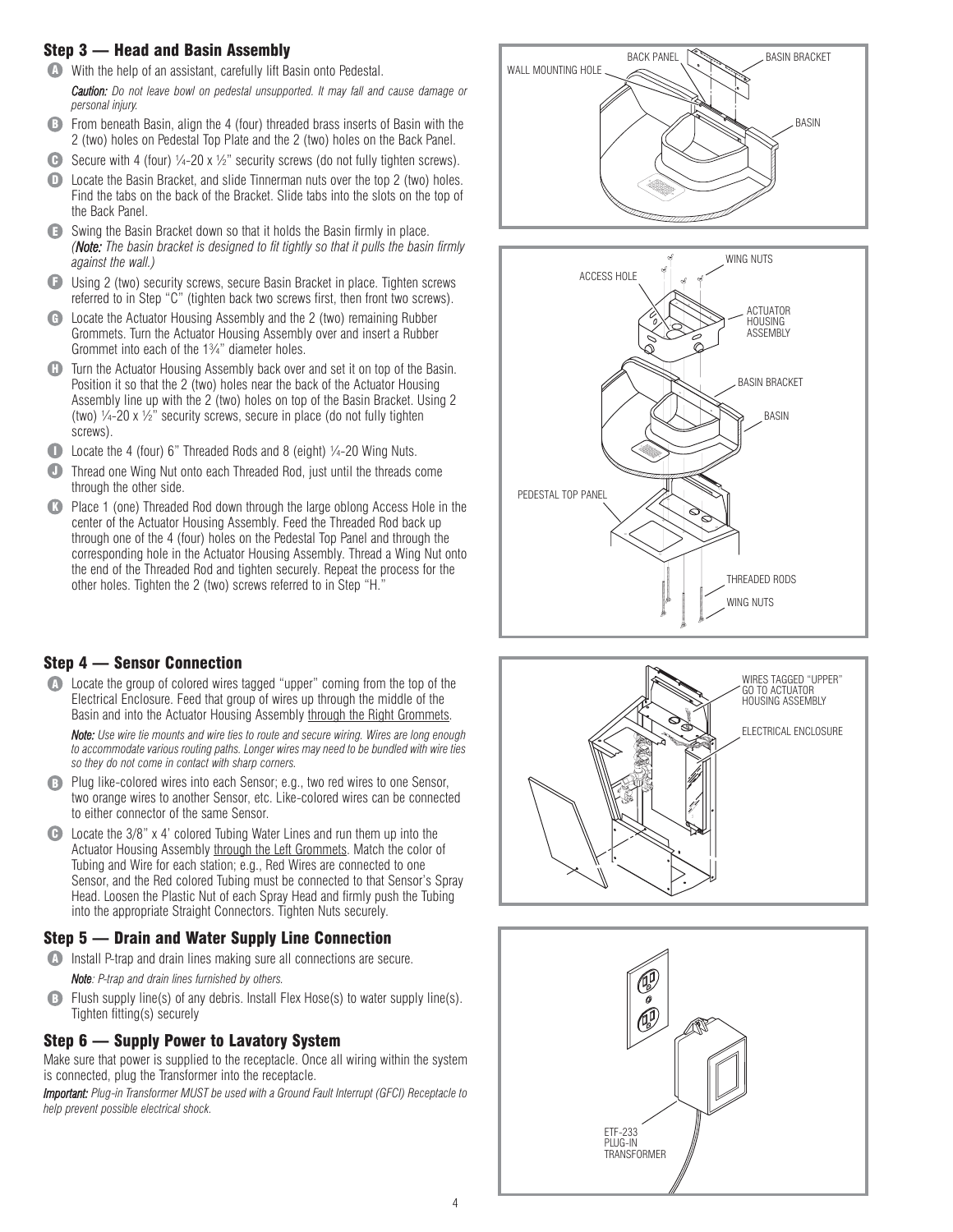# Step 7 — Final Assembly

- **A** Turn the Actuator Housing Assembly Cover over and screw a 1/4"-20 x 12" Threaded Rod into each of the 2 (two) threaded inserts.
- **B** Install the Actuator Housing Assembly Cover guiding the Threaded Rods through the holes in the Actuator Housing Assembly.
- From inside the Pedestal Base, install the 2 (two) Wing Nuts onto the 2 (two) Threaded Rods. Tighten Wing Nuts securely.  $\bigcap$





- **A** Turn on water supply to lavatory system. Check for leaks at water supply and drain lines. Repair any leaks.
- **B** With Aerator removed, activate Spray Head for 30 seconds by standing in front of the Spray Head. The Solenoid Valve should "click," Sensor LED indicator should blink and water should flow from the Spray Head. If this does not occur, refer to the Troubleshooting section of this instruction manual.
- **C** Close Supply Stops and reinstall Aerator (using the Key provided). Reopen Supply Stops, activate Spray Head and check for leaks.

*Optima EWF-40000 Series Lavatory Systems are equipped with EL-1500-LL self adaptive infrared sensor. No adjustment is necessary. Self adaptive range will operate when user is 25 to 45 inches (636 to 1143 mm) from the Sensor.*

# **OPERATION**

As the users enters the beam's effective range, the beam is reflected back into the sensor receiver and activates the solenoid valve allowing water to flow from the Spray Head. Water will flow until the user steps away from the spray head or until the automatic time out limit setting is reached.

- SOLENOID SCREEN FILTER CLEANING
- **A** Before cleaning the Screen Filter, turn off the water supply at supply stop(s).
- **B** Activate the Spray Head to relieve any pressure in the system.
- **C** Unscrew the Filter Cap and remove it from the Solenoid Valve Housing.
- D Carefully remove the Screen Filter from the Solenoid Valve Housing.
- **E** Clean the Screen Filter using fresh tap water only. If necessary, use a small brush to clean. Use caution while cleaning to prevent damage to Screen Filter.
- Examine the Copper Washer for wear or damage; replace if necessary. Carefully F replace the Screen Filter into the Filter Cap. Screw the Filter Cap with Copper Washer into the Solenoid Valve Housing and tighten securely to prevent leaks.
- **G** Turn on the water supply at the supply stop(s). Activate the Spray Head to purge any air from the system lines. Check for leaks and repair as necessary.

# CARE AND CLEANING OF CHROME & SPECIAL FINISHES

DO NOT use abrasive or chemical cleaners (including chlorine bleach) to clean spray head as they may dull the luster and attack the chrome or special decorative finishes. Use ONLY soap and water, then wipe dry with clean cloth or towel.

While cleaning the bathroom tile, the faucet should be protected from any splattering of cleaner. Acids and cleaning fluids will discolor or remove chrome plating.

### TROUBLESHOOTING GUIDE

## I. No water flows when sensor is activated

Ensure that main power supply is turned "ON." Check receptacle, transformer, solenoid, leads and connections.

#### If Sensor LED does not blink:

- A. Control module circuit board is faulty; replace.
- B. Sensor is faulty; replace sensor module.

#### If Sensor LED blinks when user is sensed:

A. Supply Stop(s) may be closed; open Supply Stop(s).







B. Debris may be in Solenoid filter; remove, clean and reinstall.

#### II. Very low flow or slow dribble

- A. Supply Stop(s) may be closed; open Supply Stop(s).
- B. Debris is in solenoid, won't close properly; remove operator and clean. Reassemble in the same manner.
- C. Debris may be in Solenoid filter; remove, clean and reinstall.
- D. Debris is in spray head; remove, clean and reinstall.

#### III. Continues to run (even after power to faucet has been disconnected)

- A. Solenoid valve is installed backwards; install correctly.
- B. Debris is in solenoid, won't close properly; remove operator and clean. Reassemble in the same manner.

*If further assistance is required, please contact the Sloan Valve Company Installation Engineering Department at 1-888-SLOAN-14 (1-888-756-2614).*